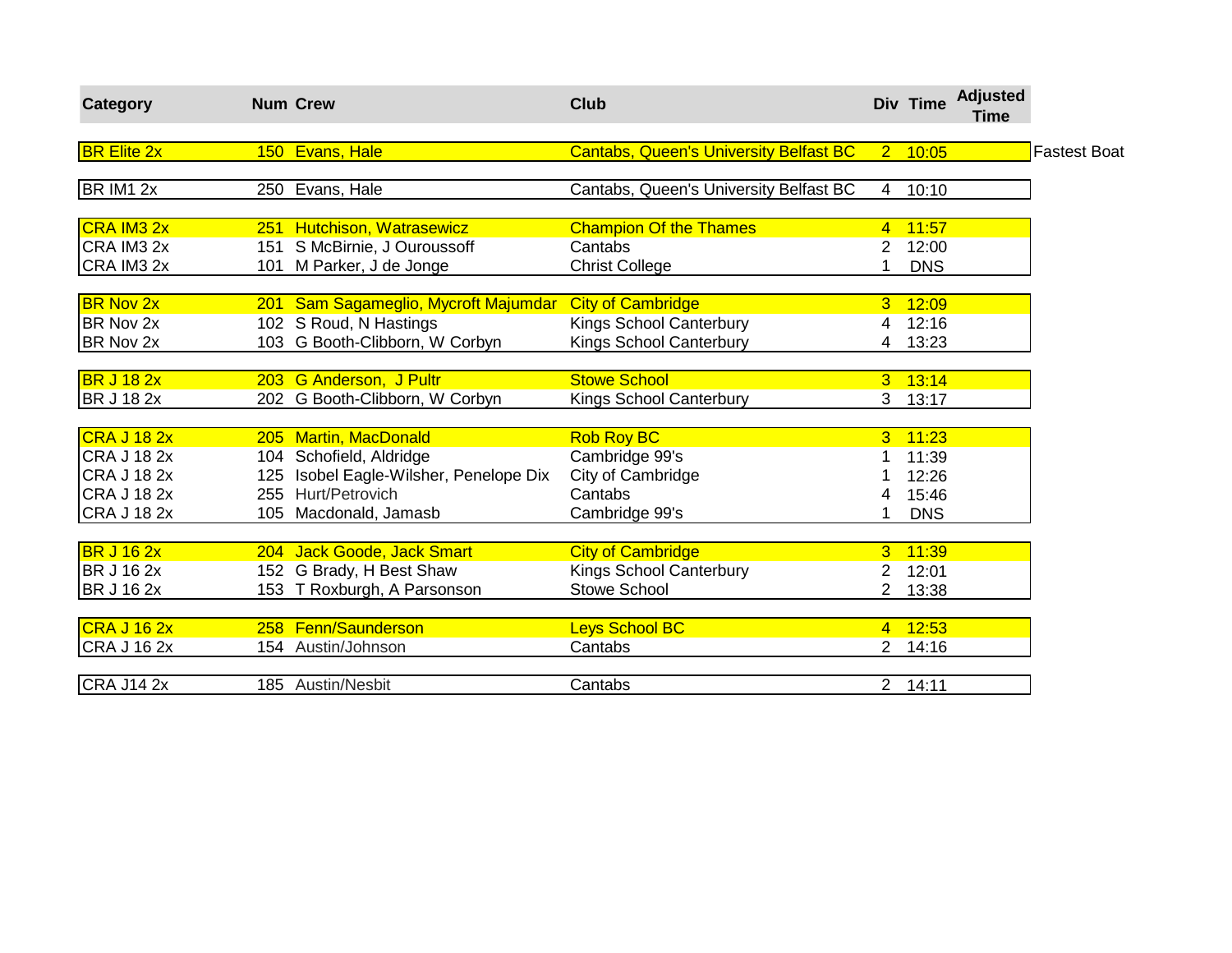| <b>BR W Nov 2x</b>   | 175 H Presdee, V Mansfield             | <b>Kings School Canterbury</b>      | $2 \quad 12:24$ | <b>Fastest Women</b> |
|----------------------|----------------------------------------|-------------------------------------|-----------------|----------------------|
| BR W Nov 2x          | 276 Izzie Potterill, Anna Smart        | City of Cambridge                   | 12:44<br>4      |                      |
| BR W Nov 2x          | 217 H Presdee, E Trelawny-Vernon       | <b>Kings School Canterbury</b>      | 13:15           |                      |
| BR W Nov 2x          | 174 Alexa Cuthbertson, Jenny Bell      | City of Cambridge                   | 13:29           |                      |
| BR W Nov 2x          | 134 E Trelawny-Venon, K Oungpasuk      | <b>Kings School Canterbury</b>      | 13:29<br>4      |                      |
|                      |                                        |                                     |                 |                      |
| <b>CRA W Nov 2x</b>  | 274 F Lofts, P Cremona                 | Cambridge 99's                      | 13:55<br>3      |                      |
| CRA W Nov 2x         | 275 Amery, Pickup                      | Cambridge 99's                      | 15:03<br>4      |                      |
| CRA W Nov 2x         | 216 Perrin, Beere                      | Cantabs                             | 15:25<br>3      |                      |
| CRA W Nov 2x         | Bliss, Bush<br>277                     | Leys School BC                      | <b>DNS</b><br>4 |                      |
| <b>BR WJ 17 2x</b>   | 278 Amy Bland, Molly Shaw              | <b>Rob Roy BC</b>                   | 12:40<br>4      |                      |
| <b>BR WJ 17 2x</b>   | 135 J Potter, A Smith                  | Rob Roy BC                          | 13:13           |                      |
| <b>BR WJ 17 2x</b>   |                                        |                                     |                 |                      |
|                      | 176 E Trelawny-Venon, K Oungpasuk      | <b>Kings School Canterbury</b>      | 13:32           |                      |
| <b>BR WJ 17 2x</b>   | 177 Rosie Williamsen, Valerie Gridreva | <b>Stowe School</b>                 | 16:26           |                      |
| CRA WJ 15 2x         | 136 K Brown, B Jones                   | <b>Rob Roy BC</b>                   | 13:36<br>1      |                      |
| <b>CRA WJ 15 2x</b>  | 280 Katie Hill, Ava Majumdar           | City of Cambridge                   | 13:52<br>4      |                      |
| <b>CRA WJ 15 2x</b>  | 279 Cray/Wallwork                      | Cantabs                             | 14:37<br>4      |                      |
| CRA WJ 15 2x         | 225 Finlayson/Weik-Clark               | Cantabs                             | 3<br><b>DNS</b> |                      |
|                      |                                        |                                     |                 |                      |
| <b>CRA Mx IM3 2x</b> | 106 S Holt, D Richardson               | <b>Cantabs</b>                      | 11:27<br>1.     |                      |
| CRA Mx IM3 2x        | 256 S Breu, M Pryn                     | X-Press BC                          | 11:45           |                      |
| CRA Mx IM3 2x        | 107 R Hyman, P Garsed                  | Christ College and Clare College BC | 12:23           |                      |
| CRA Mx IM3 2x        | 257 Smith, Burnstein                   | Champion Of the Thames              | 13:55<br>4      |                      |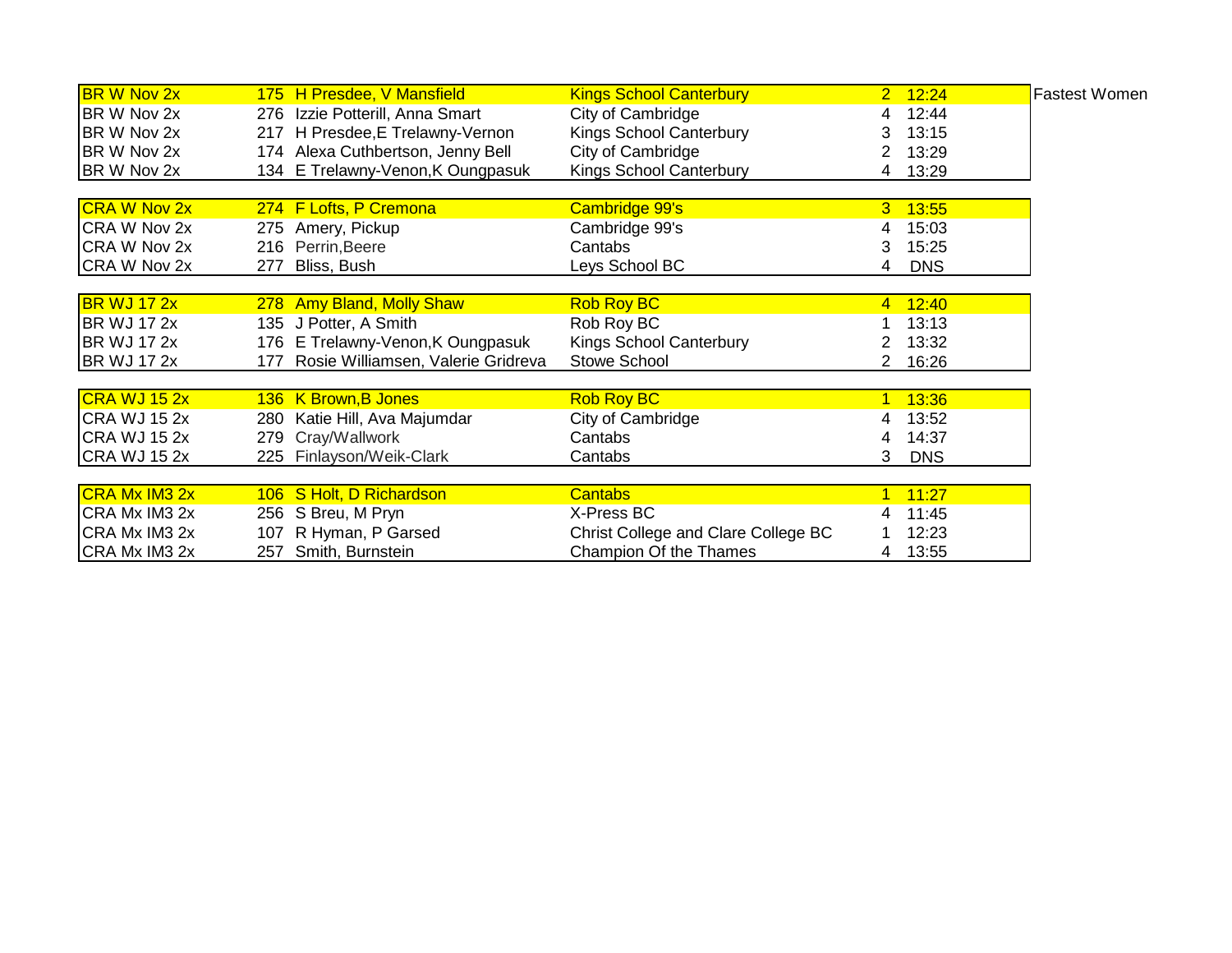| <b>BR IM2 2-</b>   |     | 200 Gabrielczyk, S Cornegruta | City of Cambridge              |                | 3 11:53 |       |
|--------------------|-----|-------------------------------|--------------------------------|----------------|---------|-------|
|                    |     |                               |                                |                |         |       |
| <b>BR IM3 2-</b>   |     | 252 W Haynes, S McPhail       | <b>Downing College BC</b>      | $\overline{4}$ | 11:10   |       |
| <b>BR IM3 2-</b>   |     | 253 P Vila de Mucha, R Shaw   | Downing College BC             |                | 11:58   |       |
| <b>BR IM3 2-</b>   |     | 108 A Andrews, E Bryant       | <b>Kings School Canterbury</b> | 4              | 12:14   |       |
|                    |     |                               |                                |                |         |       |
| BR Nov 2-          |     | 164 S Roud, E Bryant          | <b>Kings School Canterbury</b> | $\overline{2}$ | 11:50   |       |
| BR Nov 2-          |     | 206 A Andrews, E Thomas       | Kings School Canterbury        | 3.             | 12:25   |       |
| BR Nov 2-          |     | 207 S Roud, N Hastings        | <b>Kings School Canterbury</b> | 3              | 13:17   |       |
| BR Nov 2-          |     | 254 Broadbent/Wilson          | Cantabs                        | 4              | 13:51   |       |
|                    |     |                               |                                |                |         |       |
| <b>BR J 17 2-</b>  |     | 208 G Edwards, E Bryant       | <b>Kings School Canterbury</b> | $\overline{3}$ | 12:22   |       |
| BR J 17 2-         |     | 123 G Edwards, E Thomas       | Kings School Canterbury        |                | 12:40   |       |
| BR J 17 2-         |     | 124 G Brady, H Best Shaw      | <b>Kings School Canterbury</b> |                | 12:46   |       |
| BR J 17 2-         |     | 165 G Edwards, N Hastings     | Kings School Canterbury        | 2              | 13:07   |       |
|                    |     |                               |                                |                |         |       |
| CRA Mas C, D, E 2- |     | 187 Cooper                    | <b>X-Press BC</b>              | 2 <sup>1</sup> | 11:59   | 11:23 |
| CRA Mas C, D, E 2- | 111 | Ian Smith, Robert Carpenter   | City of Cambridge              |                | 12:43   | 11:51 |
| CRA Mas C, D, E 2- | 109 | Morley                        | Cantabs                        |                | 12:43   | 12:24 |
| CRA Mas C, D, E 2- | 110 | M Walker                      | Cantabs                        |                | 16:38   | 15:46 |
|                    |     |                               |                                |                |         |       |
| BR Mas E 2-        |     | 112 Blit, Arnott              | Sudbury RC                     |                | 12:45   | 11:53 |
| <b>BR W IM3 2-</b> |     | 218 E Meadows, R Saunders     | Rob Roy BC                     |                | 3 13:53 |       |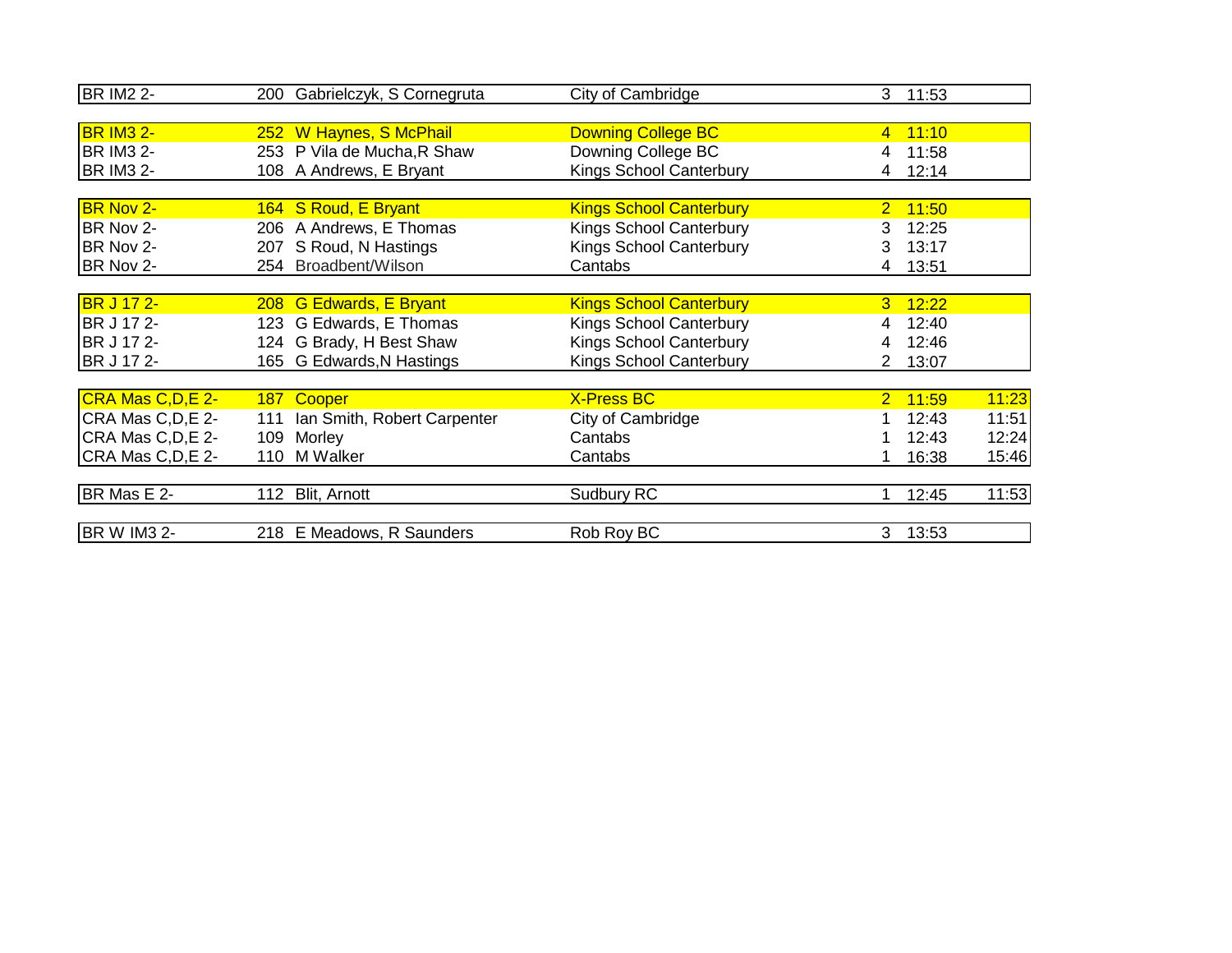| CRA IM2 1x         | 114 R Steele            | <b>Christ College</b>          | 1              | 12:47      |
|--------------------|-------------------------|--------------------------------|----------------|------------|
|                    |                         |                                |                |            |
| <b>BR IM3 1x</b>   | 116 A Markham           | Cambridge 99's                 | $\mathbf{1}$   | 11:38      |
| BR IM3 1x          | 209 R Best              | Rob Roy BC                     | 3              | 12:52      |
| BR IM3 1x          | 155 R Hosking           | Kings School Canterbury        | 4              | <b>DNS</b> |
|                    |                         |                                |                |            |
| <b>BR Nov 1x</b>   | 117 Ed Parkhouse        | <b>Rob Roy BC</b>              | $\mathbf{1}$   | 12:09      |
| BR Nov 1x          | 163 A Andrews           | <b>Kings School Canterbury</b> | 2              | 12:11      |
| BR Nov 1x          | 120 R Hosking           | <b>Kings School Canterbury</b> | 4              | 12:22      |
| BR Nov 1x          | 119 Jack Smart          | City of Cambridge              |                | 12:44      |
| BR Nov 1x          | 162 N Cutler            | Cambridge 99's                 | 2              | 12:50      |
| BR Nov 1x          | 267 Dave Potts          | Rob Roy BC                     | 4              | 13:35      |
| BR Nov 1x          | 118 Colm Mac Donnchadha | City of Cambridge              | 1              | 13:54      |
| BR Nov 1x          | 213 Fred Wheeler        | <b>Stowe School</b>            | 3              | 13:57      |
| BR Nov 1x          | 266 Gunning             | Cantabs                        | 4              | 14:31      |
|                    |                         |                                |                |            |
| CRA J 18 1x        | 166 C Swanson           | <b>Cantabs</b>                 | 2 <sup>1</sup> | 11:50      |
| <b>CRA J 18 1x</b> | 260 A McDonald          | Leys School BC                 | 4              | 12:30      |
| <b>CRA J 18 1x</b> | 261 Harrisson           | Leys School BC                 | 4              | 12:48      |
| <b>CRA J 18 1x</b> | 259 T taylor-Crush      | Cambridge 99's                 | 4              | 13:45      |
| <b>CRA J 181x</b>  | 122 Pugh                | Rob Roy BC                     |                | 14:21      |
| <b>CRA J 18 1x</b> | 262 Hope                | Leys School BC                 |                | 4 17:13    |
|                    |                         |                                |                |            |
| <b>BR J 17 1x</b>  | 265 Hamish McLuskie     | <b>Rob Roy BC</b>              | $\overline{4}$ | 13:14      |
| <b>BR J 17 1x</b>  | 263 Campbell            | Leys School BC                 | 4              | 13:48      |
| <b>BR J 17 1x</b>  | 169 E Thomas            | Kings School Canterbury        | 2              | 14:28      |
| <b>BR J 17 1x</b>  | 264 Fenton              | Leys School BC                 | 4              | 14:33      |
| <b>BR J 17 1x</b>  | 170 F Desmond           | <b>Stowe School</b>            | $\overline{2}$ | 15:06      |
|                    |                         |                                |                |            |
| <b>BR J 16 1x</b>  | 214 G Brady             | <b>Kings School Canterbury</b> | $\mathbf{3}$   | 12:47      |
| <b>BR J 16 1x</b>  | 171 Broadbent           | Cantabs                        | 2              | 13:03      |
| <b>BR J 16 1x</b>  | 129 Hamish McLuskie     | Rob Roy BC                     | 1              | 13:10      |
| <b>BR J 16 1x</b>  | 215 H Best Shaw         | Kings School Canterbury        | 3              | 13:23      |
| <b>BR J 16 1x</b>  | 172 G Anderson          | <b>Stowe School</b>            | 2              | 14:30      |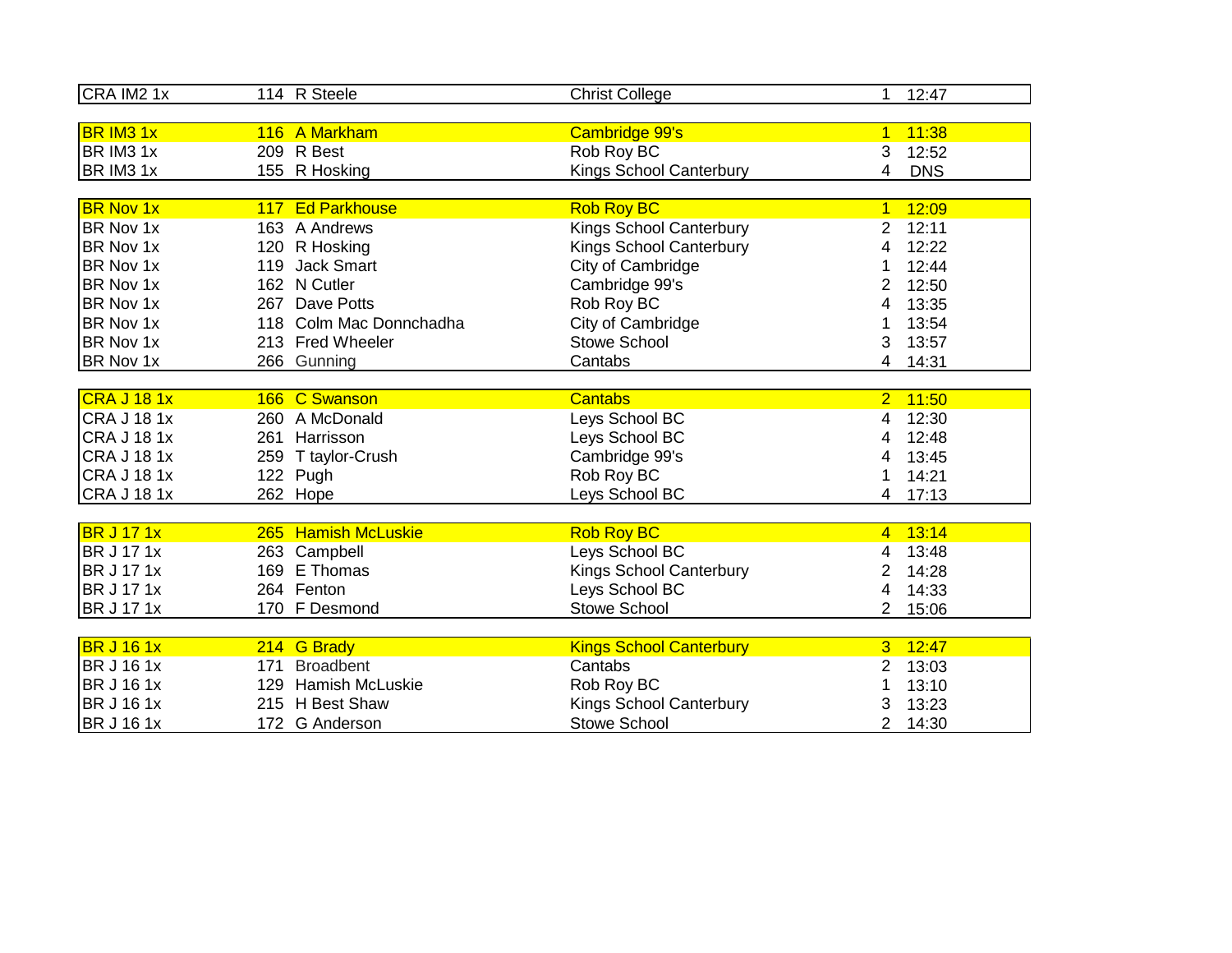| CRA J 16 1x          |     | 127 Mycroft Majumdar | <b>City of Cambridge</b>       | $\overline{1}$ | 13:14      |       |
|----------------------|-----|----------------------|--------------------------------|----------------|------------|-------|
| <b>CRA J 16 1x</b>   |     | 126 Sam Sagameglio   | City of Cambridge              | 1.             | 13:17      |       |
| <b>CRA J 16 1x</b>   |     | 128 Jack Goode       | City of Cambridge              | 1              | 13:19      |       |
| <b>CRA J 16 1x</b>   |     | 272 J McDonald       | Leys School BC                 | 4              | 24:36      |       |
| <b>CRA J 16 1x</b>   |     | 130 C Taylor         | Rob Roy BC                     | 1              | <b>DNS</b> |       |
| <b>CRA J 16 1x</b>   | 271 | <b>Barrett</b>       | Leys School BC                 | 4              | <b>DNS</b> |       |
|                      |     |                      |                                |                |            |       |
| CRA J 15 1x          |     | 173 H Jacklin        | <b>Champion Of the Thames</b>  | 2 <sup>1</sup> | 13:49      |       |
| CRA J 15 1x          |     | 131 T Clements       | Rob Roy BC                     | 1              | 14:18      |       |
| <b>CRA J 15 1x</b>   | 273 | Banks                | Leys School BC                 | 4              | 15:20      |       |
|                      |     |                      |                                |                |            |       |
| <b>CRA J131x</b>     |     | 186 M Jacklin        | Champion Of the Thames         | $\overline{2}$ | 14:26      |       |
|                      |     |                      |                                |                |            |       |
| BR Mas B,C,D 1x      | 158 | J Williamson         | <b>Kings School Canterbury</b> | $\overline{2}$ | 11:41      | 11:21 |
| BR Mas B,C,D 1x      |     | 210 J Williamson     | <b>Kings School Canterbury</b> | 3              | 11:52      | 11:45 |
| BR Mas B,C,D 1x      |     | 156 R Best           | Rob Roy BC                     | $\overline{2}$ | 12:52      | 12:45 |
| BR Mas B,C,D 1x      |     | 161 Vgantas Audinis  | Norwich Rowing Club            | $\overline{2}$ | <b>DNS</b> |       |
|                      |     |                      |                                |                |            |       |
| <b>CRA Mas C 1x</b>  | 113 | lan Watson           | <b>Downing College BC</b>      | $\overline{1}$ | 11:27      | 11:07 |
| CRA Mas C 1x         |     | 115 Robert Oeffner   | Rob Roy BC                     | 1              | 12:13      | 11:53 |
| CRA Mas C 1x         |     | 268 David Dix        | Rob Roy BC                     | 4              | 12:14      | 11:54 |
| CRA Mas C 1x         |     | 157 Morley           | Cantabs                        | $\overline{2}$ | 13:03      | 12:43 |
| CRA Mas C 1x         |     | 159 O Griffin        | Rob Roy BC                     | $\overline{2}$ | 14:55      | 14:35 |
|                      |     |                      |                                |                |            |       |
| <b>CRA Mas D 1x</b>  |     | 121 Millar           | <b>Champion Of the Thames</b>  | $\overline{1}$ | 12:29      | 11:52 |
| CRA Mas D 1x         |     | 160 D Tracey         | Cambridge 99's                 | $\overline{2}$ | 12:31      | 11:54 |
| CRA Mas D 1x         |     | 212 D Richardson     | Cantabs                        | 3              | 12:40      | 12:03 |
|                      |     |                      |                                |                |            |       |
| <b>BR Mas E,F 1x</b> | 211 | <b>Mike Arnott</b>   | <b>Sudbury RC</b>              | $\overline{3}$ | 13:22      | 12:09 |
| BR Mas E,F 1x        |     | 167 A Tollet         | City of Cambridge              | $\overline{2}$ | 13:06      | 12:12 |
| BR Mas E,F 1x        |     | 270 Kim Rutter       | Rob Roy BC                     | 4              | 13:29      | 12:35 |
| BR Mas E,F 1x        |     | 269 W Dawkings       | Rob Roy BC                     | 4              | <b>DNS</b> |       |
|                      |     |                      |                                |                |            |       |
| CRA Mas H 1x         |     | 168 T Davies         | Rob Roy BC                     |                | 2 14:18    | 12:20 |
|                      |     |                      |                                |                |            |       |
| BR W IM3 1x          |     | 178 S A Harbour      | The 1927 Boat Club             | 2 <sup>1</sup> | <b>DNS</b> |       |
|                      |     |                      |                                |                |            |       |